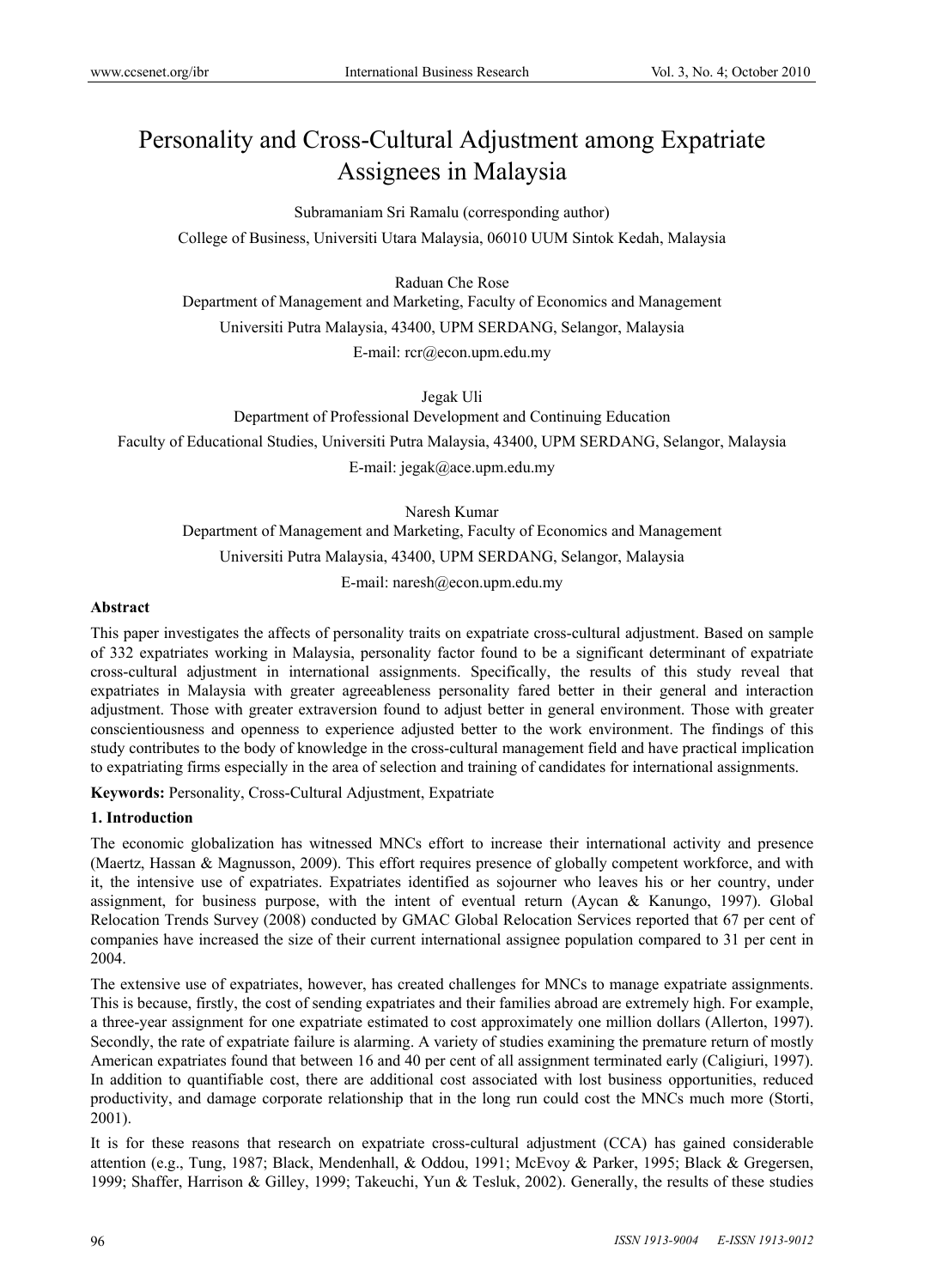indicated that if expatriates do not adjust well to the host culture, they might depart prematurely (Tung, 1982; Black & Stephens, 1989; McEvoy & Parker, 1995). Others may remain in the assignment and demonstrate poor job performance due to dysfunctional adjustment (Kraimer, Wayne & Jaworski, 2001; Shaffer, Harrison, Gregeren, Black & Ferzandi, 2006).

Research identifying the correlates/predictors of expatriate CCA found factors related to individual, job, organizational, and situational are important contributing elements (Black et al., 1991; Shaffer, Harrison  $\&$ Gilley, 1999; Bhaskar-Shrinivas, Harrison, Shaffer & Luk, 2005). In this research realm, individual differences of personality trait appear to gained considerable attention (Caligiuri, 2000b; Ward, Leong & Low, 2004; Huang, Chi & Lawler, 2005; Swagler & Jome, 2005; Shaffer et al., 2006). Personality trait believed to be a reliable predictor of workplace behavior in the international setting similar to what has found in domestic research. The recent emergence of a unified, well-developed theory of personality, referred to as the Big Five Personality (Costa & McCrae, 1992) particularly has provided the opportunity to test the relationship between personality and expatriate CCA.

This paper is concerned with how personality trait affects the CCA of expatriates assigned to Malaysia. Although a number of studies have been conducted on the relationship between personality and CCA (Caligiuri, 2000b; Ward et al., 2004; Huang et al., 2005; Swagler & Jome, 2005; Shaffer et al., 2006), it is still uncertain whether personality factor is the determinant of CCA. Moreover, in exception to Tahir and Ismail (2007), no study conducted in Malaysia. We believe that expatriate population in Malaysia is worth investigating, particularly because the country has become one of the preferred FDI destinations in the South East Asia region (MIDA, 2009). This indicates that the country will have to face a continuous increase in number of expatriates admitted to various sectors of employment. There were 35,583 approved expatriate postings in Malaysia in year 2007 alone (Malaysia, 2008). The growing trend in the number of expatriates and international assignments in Malaysia has heightened the need for research to understand how expatriates adapt and perform during their assignments in Malaysia. The purpose of this study therefore is to investigate how personality related to CCA of expatriates assigned to Malaysia.

## **2. Literature Review**

## *2.1 Personality*

Personality defined as enduring emotional, interpersonal, experiential, attitudinal, and motivational style that explains individual's behavior in different situations (McCrae & Costa, 1989). A review of the Industrial/Organizational psychology literature suggests that the sum of all personality characteristics can be categorize in five basic trait dimensions- extraversion, conscientiousness, agreeableness, openness to experience and neuroticism. These five trait dimensions subsequently labeled as the Big Five Personality (Hough, 1992; Digman, 1997).

The first dimension, extraversion, has been related with heightened level of sociability. Individuals high on extraversion tend to like groups and gatherings, to be talkative and energetic and generally to be more active and assertive (Costa & McCrae, 1992). An extravert person considered sociable and outgoing with others (Huang et al., 2005). Conscientiousness dimension described as a form of conformity to rules and standards, and linked to traits like responsibility, organization, hard work, impulse control, and prudence (Barrick & Mount, 1991; Hogan & Ones, 1997). Individuals high on conscientiousness is also dependable and trustworthy (Costa & McCrae, 1992). The third dimension, agreeableness has been associated with conformity with others and friendliness in the interpersonal setting (Hogan & Hogan, 1986; Digman, 1990). Individuals high on agreeableness tend to be more helpful and sympathetic towards others, as well as more trusting of the intentions of other people (Costa  $\&$ McCrae, 1992). According to Laursen, Pulkkinen and Adams (2002), agreeableness trait related to higher levels of social compliance and self-control, and lower levels of aggression. The fourth dimension, openness to experience appears to be a personality trait that reflects individuals' habitual willingness to try new ideas, tolerate ambiguity and dissonance, and generally be curious and eager to learn (Barrick & Mount, 1991). Individuals high on openness to experience tend to be open minded, original in thought, intelligent, imaginative, and non-judgmental. Finally, neuroticism personality is associated with lessened emotional control and stability (Mount & Barrick, 1995). Neurotic individuals tend to have relatively negative core self-evaluations, leading to emotional distress and associated behaviors (Rusting & Larsen, 1998). Neuroticism also related to a person's general tendency to experience negative effects such as fear, sadness, embarrassment, anger, guilt, and disgust (Dalton & Wilson, 2000).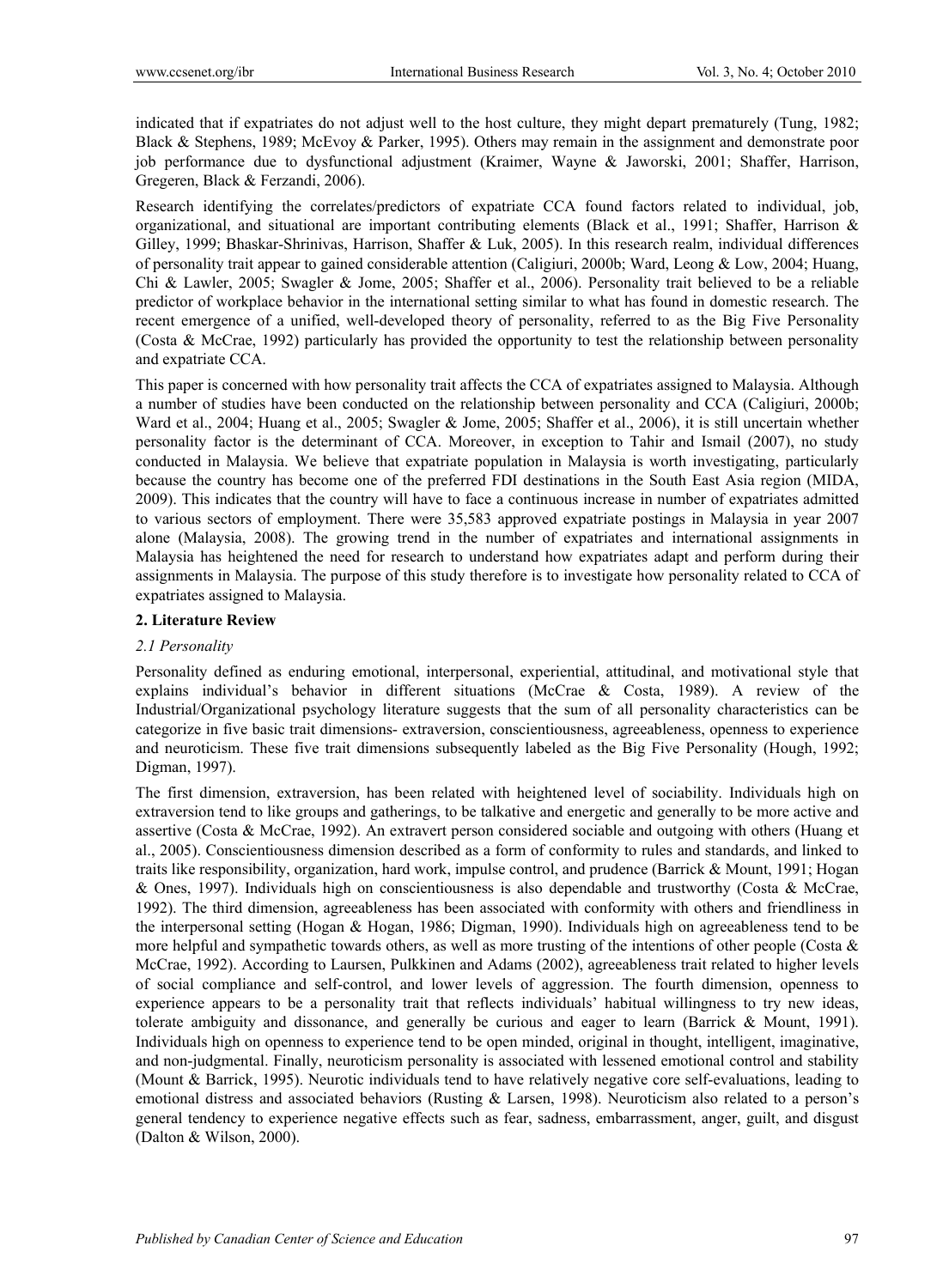Albeit limited, the available studies have linked personality factor with various expatriate outcomes such CCA (Shaffer et al., 2006), job performance (Mol, Born, Willemsen & Van Der Molen, 2005) and premature return from assignment (e.g., Caligiuri, 2000a).

## *2.2 Cross-Cultural Adjustment*

Cross-cultural adjustment conceptualized as the degree of psychological comfort an expatriate has with the various aspects of a host culture (Black & Stephens, 1989; Gregersen & Black, 1990). Three specific areas of CCA distinguished in the literature (Black & Stephens, 1989): Adjustment to (1) general environment (degree of comfort with general living conditions, such as climate, health facilities, and food); (2) interaction with host country nationals; and (3) work (performance standards, job, and supervisory responsibilities).

Cross-cultural adjustment suggested as a key determinant of expatriate success in their international assignments. Past research indicated that CCA is a temporal and primary outcome in an expatriate's assignment that would influence the development of secondary or more distal expatriate adjustment. Among the spillover effects of CCA are strain (e.g., Hechanova, Beehr & Christiansen, 2003), job satisfaction (e.g., Takeuchi, Yun, & Tesluk, 2002), organizational commitment (e.g., Nauman, 1993; Shaffer & Harrison, 1998), job performance (e.g., Shay & Baack, 2006; Kim & Slocum, 2008), and premature return from assignment (e.g., Black & Stephens, 1989; Hechanova et al., 2003).

## *2.3 Hypotheses Development*

Considerable research has indicated a relationship between personality factor and CCA (e.g., Ali, Van der Zee & Sanders, 2003; Ward et al., 2004; Huang et al., 2005; Swagler & Jome, 2005; Shaffer et al., 2006). In general, these results show that certain personality traits positively related to CCA. Emotional stability for instance positively related to psychological adjustment (Ali et al., 2003) and both the interaction and work adjustment (Shaffer et al., 2006). Openness to experience predicted work adjustment (Shaffer et al., 2006) and, for expatriate spouses, related to psychological and socio-cultural adjustment (Ali et al., 2003). Extraversion, agreeableness and conscientiousness also positively relate to CCA (Searle & Ward, 1990; Shaffer et al., 2006), although do not always contribute to the same domains of CCA. For example, agreeableness predicted interaction adjustment, whereas extraversion and conscientiousness were more relevant to general adjustment (Shaffer et al., 2006).

Drawing from the evolutionary personality psychology theory (Buss, 1991), the Big Five personality characteristics has been linked with universal adaptive mechanisms that allow individuals to adapt with and meet the demands of physical, social and cultural environments. These adaptive mechanisms include humans' ability to learn hierarchies in society (Extroversion), "their willingness to cooperate (Agreeableness), their capacity for reliable work and enduring commitment (Conscientiousness), their ability to handle stress (Emotional Stability), and their propensity for innovation or astuteness in solving problems (Openness, Intellect)" (Buss, 1991, cited in Caligiuri, 2000a, p.71). Hence, individuals who possess the appropriate personality trait expected to adjust effectively to new cultural contexts abroad (Caligiuri, 2000a). Further, Leiba-O'Sullivan (1999) indicated that personality, as a stable disposition is a vital intercultural competency to facilitate individual adaptation to new cultural setting.

Additionally, based on stress management theories of psychological stress (Cohen, 1988) perspective, since intercultural interactions involves a series of stress-provoking life changes that draw on adjustive resources and require coping responses; CCA, therefore, is conceptualized by successfully coping with change. Certain personality traits such as emotional stability, agreeableness and extraversion helps to negate psychological stress, thus leads to higher level of CCA (Black, 1990; Aryee et al., 1996; Wan, Hui & Tiang, 2003). Broadly, it can be conclude that the Big Five personality is a valid predictor of CCA. In order to establish the relationship between personality and CCA, we have decided to test the presumed relationship as follows:

H1: There is a positive relationship between personality and cross-cultural adjustment.

Specifically, (H1a) extraversion, (H1b) agreeableness, (H1c) conscientiousness, (H1d) openness to experience, and (H1e) emotional stability will relate positively to (i) general adjustment, (ii) interaction adjustment and (iii) work adjustment.

### **3. Methodology**

### *3.1 Sample*

The participants in the study were expatriates currently working and residing in Malaysia. Various Directories of International Business Chamber of Commerce/Business Councils in Malaysia (e.g., Directory of The American Malaysian Chamber of Commerce) and Directory of Foreign Companies in Malaysia used as a sampling frame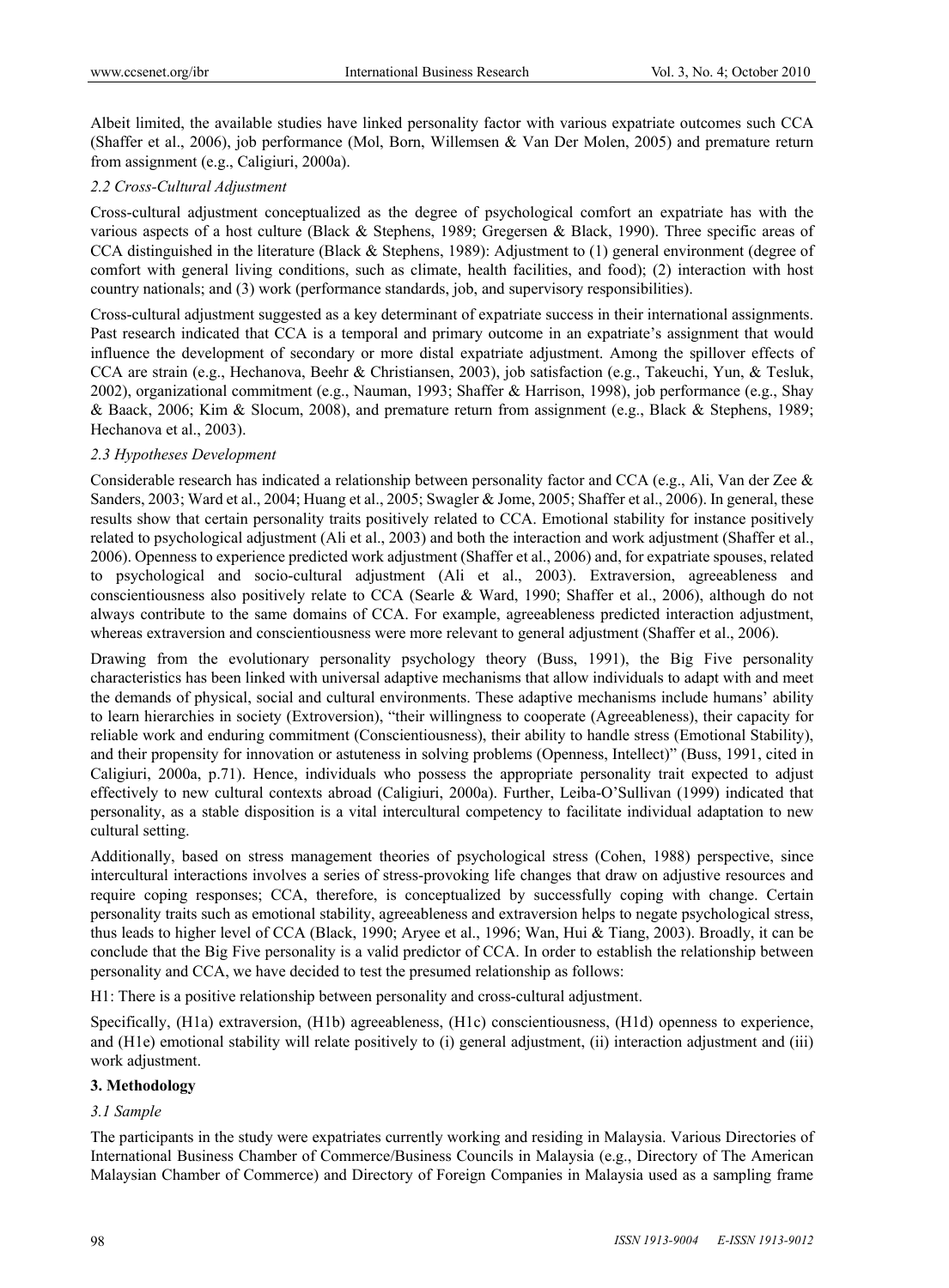of this study. Using the probability sampling technique of systematic sampling, a total of 500 mail and 500 online questionnaires distributed to intended respondents. Of these, 339 questionnaires replied. The initial response rate was 34%, which is consistent with other typical response rates (20-30%) in most expatriate studies (e.g., Harrison & Shaffer, 2005). Out of 339, 7 were unusable responses, resulting in final sample of 332, representing a 33% return rate. The sample included 252 (75.9%) men and 80 (24.1%) women. Participants age included 122 (36.7%) between 42-52 and 103 (31.0%) between 31-41 years old. Participants marital status included 251 (75.6%) married and 54 (16.3%) unmarried. In terms of prior overseas experience, 251 (75.6) have previous international experience and 81 (24.4%) have no experience. Participants job status included 169 (50.9%) in managerial position and 163 (49.1%) in non-managerial position. Participants education status included 119 (35.8%) with degree and 85 (25.6%) with masters degree. Distribution of sample by industry sector included 112 (33.7%) working in service sector, 109 (32.8%) in other sector and 84 (25.3%) in manufacturing. Participants length of stay in Malaysia ranged from 2 to 24 years (*M*=4.80, *SD*=3.40). Tenure with present organization ranged from 2 to 25 years (*M*=7.25, *SD*=4.45). The participants came from various countries with majority 51 (15.4%) are from India, 39 (11.7%) from UK, 32 (9.6%) from Australia, and 200 (63.3%) from some other 42 countries.

### *3.2 Instrumentation*

Four background variables (i.e. gender, prior overseas experience, length of stay in Malaysia and language proficiency) identified as correlates of expatriate attitudes and behaviors controlled in this study (Hechanova et al., 2003; Shaffer & Harrison, 1998). This is to avoid the findings of this study from be spuriously attributed to various background characteristics.

The independent variable, personality measured with the 44-item, self-reported Big Five Inventory (BFI) adopted from John and Srivastava (1999). The scale includes eight items for extraversion, nine for agreeableness, nine for conscientiousness, eight for neuroticism, and ten for openness to experience personality dimension. Sample item include "I see myself as someone who has an assertive personality" for extraversion; "I see myself as someone who is helpful and unselfish with others" for agreeableness; "I see myself as someone who is a reliable worker" for conscientiousness; "I see myself as someone who can be moody" for neuroticism; and "I see myself as someone who is original, comes up with new ideas" for openness to experience personality. Respondents were asked to use a seven-point Likert-type scale range from strongly disagree (1) to strongly agree (7) to indicate the extent to which each item describes their characteristic. Cronbach's alpha for this scale was 0.83 (John & Srivastava, 1999).

The dependent variable, CCA measured with 14-item, self-reported Expatriate Adjustment Scale adopted from Black and Stephens (1989). Seven items assessed general adjustment (e.g. housing, food, and shopping); four items assessed interactions adjustment (e.g. socializing with people from the host culture); and three items assessed work adjustment (e.g. job responsibilities and performance standards/expectations). Respondents asked to use a seven-point Likert-type scale to indicate the extent to which each item indicates their adjustment to various living and working conditions in Malaysia. Response choice alternatives ranged from 1 (very unadjusted) to 7 (completely adjusted). Cronbach's alphas for general adjustment, interactions adjustment, and work adjustment were 0.91, 0.82, and 0.86 respectively (Black & Stephens, 1989).

### **4. Results**

Table 1 presents the means, standard deviations, reliability coefficients, and bivariate correlations among the study variables. Personality was positively related to CCA  $(r = 0.28, p < 0.05)$ . Correlations between dimensions of personality and dimensions of CCA reveal that agreeableness personality was correlated positively with general, interaction and work adjustment (*r* ranges from 0.18 to 0.21, all *p*s<0.05). Extraversion personality correlated positively with general  $(r = 0.23, p < 0.05)$  and interaction adjustment  $(r = 0.11, p < 0.05)$ . Conscientiousness personality was correlated positively with general  $(r=0.13, p<0.05)$  and work adjustment  $(r$  $=0.26$ , p $\leq 0.05$ ). Openness to experience personality was correlated positively with general, interaction and work adjustment (*r* ranges from 0.16 to 0.20, all *ps*<0.05). Emotional stability was correlated positively with general ( $r = 0.16$ , p<0.05) and work adjustment ( $r = 0.22$ , p<0.05) (opposite pole of neuroticism personality).

H1 predicted that there is a positive relationship between personality and CCA. A hierarchical regression conducted to test the hypothesis (See Table 2). When the control variables were entered in the first step, the regression model was statistically significant,  $R^2 = .167$ , Adjusted  $R^2 = .157$ ,  $F(4, 327) = 16.393$ ,  $p < 0.05$ . Length of stay in Malaysia ( $\beta$  = .231) and language proficiency ( $\beta$  = .310) both *ps* <0.05 were positively related to CCA. When personality was added to the model in Step 2, the full model was statistically significant,  $R^2$ = .240, Adjusted *R2* = .228, *F*(5, 326) = 20.546, *p* < 0.05. Again, length of stay in Malaysia (*β* = .244) and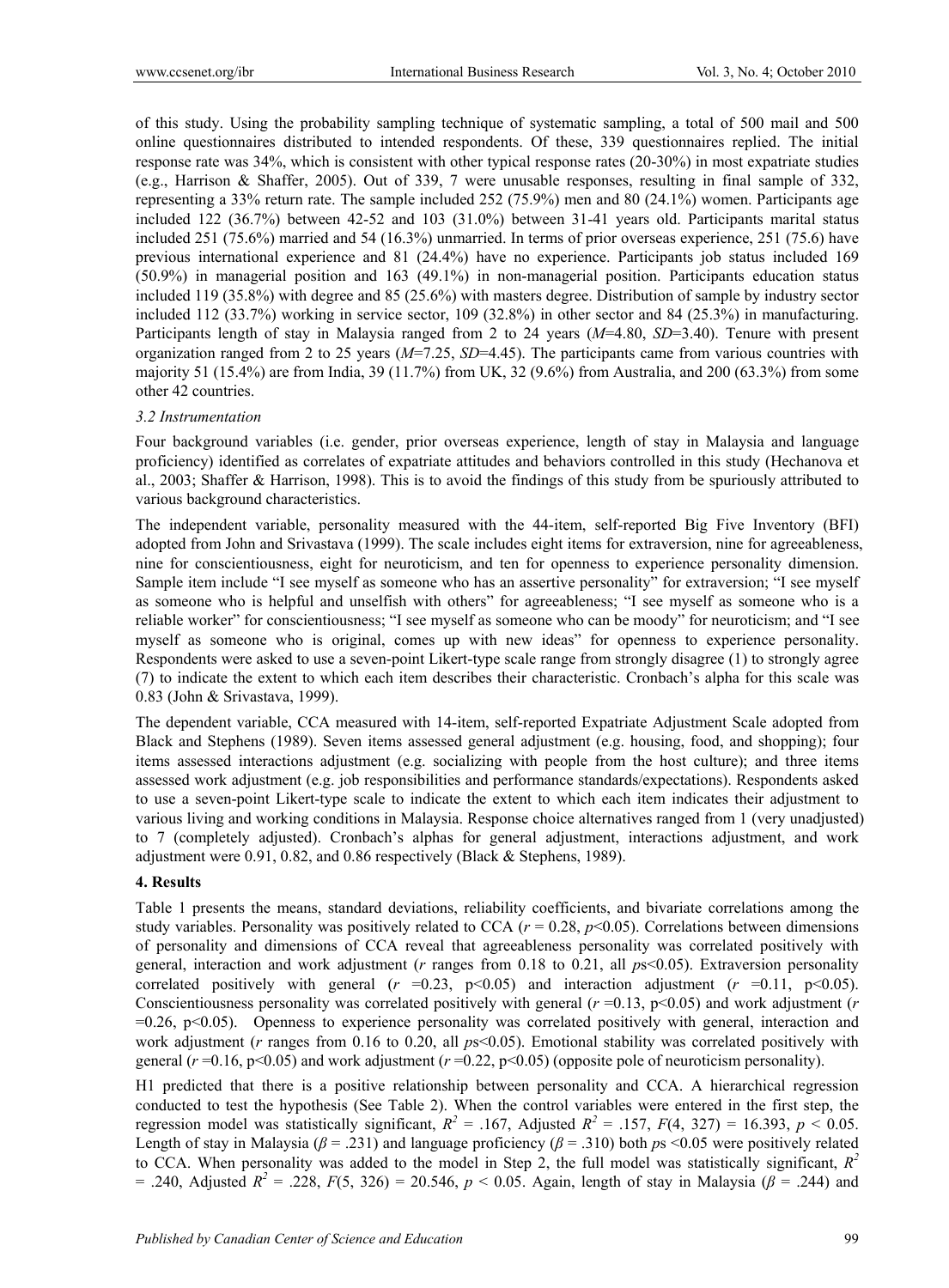language proficiency ( $\beta$  = .292) both  $p_s$  <0.05 were positively associated with CCA, indicating that those who had been in Malaysia for a longer period of time and proficient in language tended to have better CCA. Personality was statistically significant ( $\beta = .277$ ,  $p < 0.05$ ). This indicates that individuals with higher level of personality tended to have better CCA. This finding supports the hypothesis H1. In addition, the change in  $\mathbb{R}^2$ between Step 1 and Step 2 was significant ( $\Delta R^2 = 0.073$ ,  $p < 0.05$ ) indicating that personality explains an additional 7.3 per cent of the variance in CCA, even when the effects of the control variables are statistically controlled.

To test the sub-hypotheses 1 it requires an examination on the relationship between dimensions of personality and dimensions of CCA. Again, a hierarchical regression analysis conducted (See Table 3). Agreeableness personality was positively associated with general  $(\beta = .112)$  and interaction adjustment  $(\beta = .160)$  both *ps* <0.05. This indicates that individuals with higher levels of agreeableness personality tended to have higher level of general and interaction adjustment. Extraversion personality was positively associated with general adjustment  $(\beta = .149, p < 0.05)$ , indicating that higher the extraversion personality, higher the general adjustment will be. Conscientiousness ( $\beta$  = .137) and openness to experience personality ( $\beta$  = .145) both *ps* <0.05 were positively associated work adjustment, indicating that those higher in conscientiousness and openness personality tended to have higher level of work adjustment. These findings support hypothesis H1a (i), H1b (i), (ii), H1c (iii) and H1d (iii).

The change in  $R^2$  between Step 1 and Step 2 was significant for all three dimensions of CCA, general ( $\Delta R^2$  $=0.067$ ), interaction ( $\Delta R^2 = 0.041$ ) and work adjustment ( $\Delta R^2 = 0.093$ ) all *ps* <0.05. This indicates that agreeableness, extraversion, conscientiousness, neuroticism, and openness to experience personality together explain an additional 6.7, 4.1, and 9.3 per cent of the variance in general, interaction, and work adjustment respectively, even when the effects of the control variables are statistically controlled.

### **5. Discussion and Conclusion**

The purpose of this paper is to enhance our knowledge on the individual determinant of CCA among expatriates assigned to Malaysia. Specifically, this study explored the affects of personality trait on CCA. The results indicated that after accounting for control variables of gender, prior overseas experience, duration of stay in the host country and language fluency, personality trait significantly related to CCA. In this study, greater general adjustment among expatriates is associated with greater extraversion and agreeableness personality. Greater interaction adjustment related to being greater agreeableness while greater work adjustment related to greater conscientiousness and openness to experience personality. In general, the findings of the present study are consistent with results of prior studies (e.g., Caligiuri, 2000b; Ward et al., 2004; Huang et al., 2005; Swagler & Jome, 2005; Shaffer et al., 2006).

The significant positive relationship found between extraversion personality and general adjustment implies that greater the extraversion personality, greater the general adjustment will be. The results of this study is in line with findings of Huang et al. (2005) that being gregarious, assertive, active and talkative (Barrett & Pietromonaco, 1997), extravert individuals will assert themselves to establish relationships with both host country nationals and other expatriates hence effectively learn the social culture of the host country. The cultural knowledge gained through the interaction process provides a framework for understanding and comparing different cultures (Johnson, Lenartowicz & Apud, 2006) and in turn, facilitate the general adjustment to the new cultural environment in Malaysia. Agreeableness personality found positively related to general and interaction adjustment, hence implies that greater the agreeableness personality, greater the general and interaction adjustment will be. Shaffer et al. (2006) argued that individuals high on agreeableness personality generally have the tendency to get along well with others in interpersonal settings, hence, facilitate effective communication and relationship with host country nationals and other expatriates. This in turn, should alleviate the stress associated with adapting to various aspects of the new cultural environment. As expected, conscientiousness personality found positively related to work adjustment. This implies that greater the conscientiousness personality, greater the work adjustment will be. Shaffer et al. (2006) contended that motivated to achieve, individual high on conscientiousness personality more likely to spend time on tasks and meet job expectations even in the face of obstacles or personal problems (Ones & Viswesvaran, 1997), hence such task-oriented behaviors may result in better work adjustment. In line with the prediction, openness to experience personality positively related to work adjustment. This implies that greater the openness personality, greater the work adjustment will be. According to Huang et al. (2005), individuals who defined as open to experience are generally open minded, curious, original in thought, intelligent, imaginative and non-judgmental (Mount & Barrick, 1995), hence they tend to be more curious and eager to learn to adapt to work and non-work related aspects in a new cultural environment in Malaysia.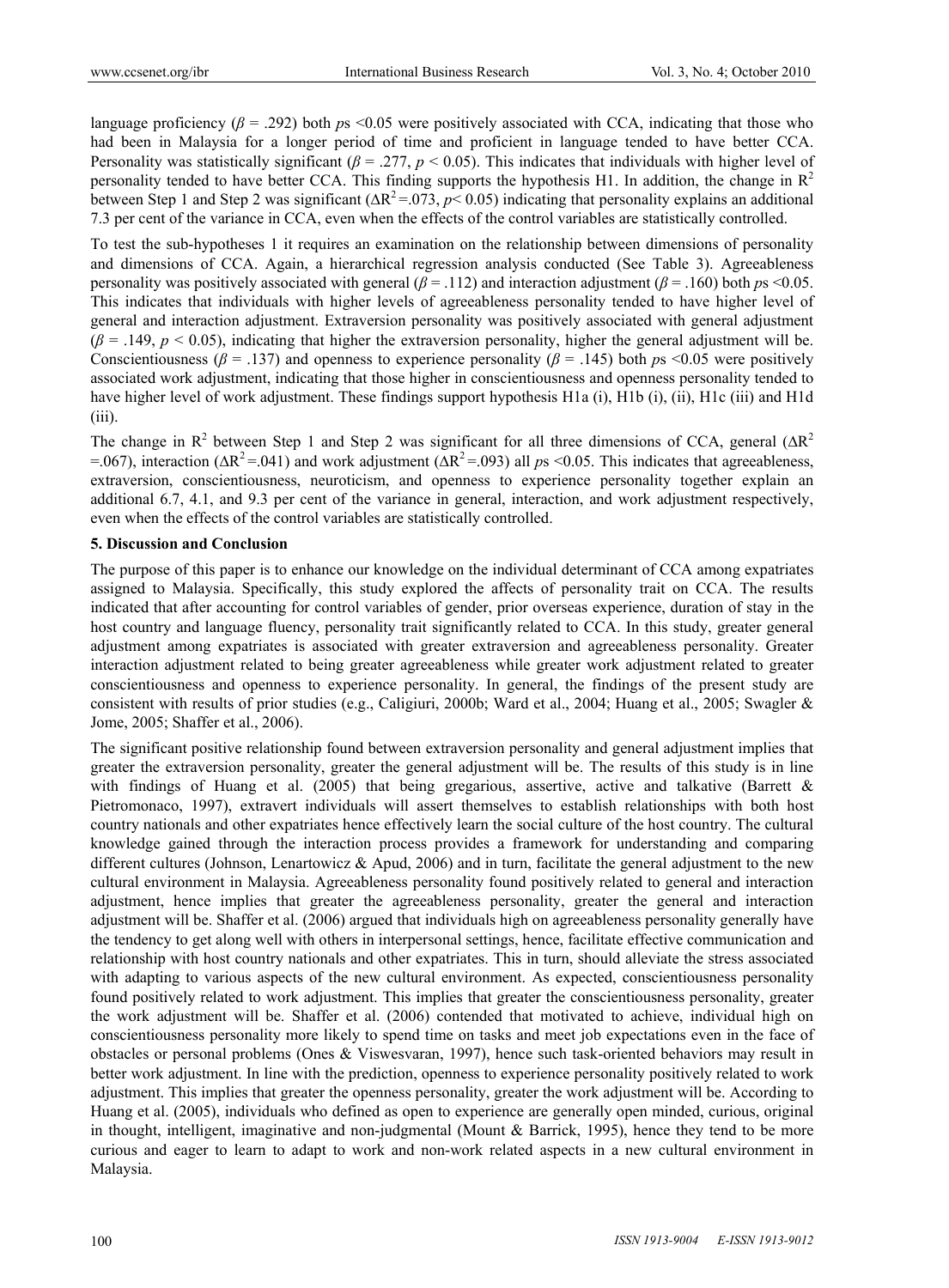Given these results, there are few implications for organizations and individuals considering international assignments. The significant positive relationship between personality and CCA suggest that personality is important stable intercultural competency in enhancing expatriate CCA (Leiba-O'Sullivan, 1999). Expatriating firms can consider the use of selection methods that include testing for personality traits of agreeableness, extraversion, conscientiousness, and openness to experience in finding prospective expatriates for international assignments. However, it is necessary to consider personality traits in relation to host country culture. The findings of this study have provided evidence that individuals high on agreeableness, extraversion, conscientiousness, and openness to experience personality adjust effectively to various aspects of new cultural environment when assigned to host culture predominantly collective in nature such as Malaysia (Hofstede, 1991). In addition to selection, cross-cultural training is also an available HR intervention to improve the likelihood of expatriate CCA. MNCs should think of selection based on personality as the precursor to cross-cultural training. That is, MNCs should identify those expatriate candidates with the requisite personality characteristics, and then offer cross-cultural training to those identified. Cross-cultural training may only be effective when the expatriates are predisposed to success in the first place.

This study has certain limitations that provide venues for future research. First, CCA is not the only criterion for expatriate effectiveness. Other important criterion such as job performance, job satisfaction, organizational commitment, and turnover intention should also be included in the future study. Second, we acknowledge that some concerns might exist in that self-reported measures have social desirability and common method bias problem. Therefore, future research should include assessment from multiple sources including peers, subordinates, and superiors. Third, a cross-sectional study design restricts the ability to prove a cause-effect relationship. Future research should consider longitudinal study if replication of this study is to establish the predictive functions of personality trait over time and space. Third, this study did not consider the possible moderating effects of the contextual factors on the predictor-outcome relationships. Potential moderators such as cultural distance (i.e. home vs. host country), assignment type (e.g., managerial vs. non-managerial), assignment tenure and prior overseas experience may help to further enhance our understanding about the phenomenon under investigation.

## **References**

Ali, A., Van der Zee, K. & Sanders, G. (2003). Determinants of intercultural adjustment among expatriate spouses. *International Journal of Intercultural Relations,* Vol.27, pp.563-580.

Allerton, H. (1997). Expatriate gaps. *Training & Development*, *July*, 7-8.

Aryee, S., Chay, Y. W. & Chew, J. (1996). An investigation of the willingness of managerial employees to accept an expatriate assignment. *Journal of Organizational Behavior,* Vol.17(3), pp.267-283.

Aycan Z. & Kanungo R.N. (1997). Current issues and future challenges in expatriate management. In Saunders DM, Aycan Z (Eds.), *New approaches to employee management* (Vol. 4, pp. 245-260). Greenwich, *CT:* JAI Press.

Barrett, L.F. & Pietromenaco, P.R. (1997). Accuracy of the Five-factor Model in Predicting Perceptions of Daily Social Interactions. *Personality and Social Psychology Bulletin*, 23(11), 1173-1187.

Barrick, M.R., & Mount, M.K. (1991). The Big Five personality dimensions and job performance. *Personnel Psychology,* 41, 1-26.

Bhaskar-Shrinivas, P., Harrison, D.A., Shaffer, M.A., & Luk, D.M. (2005). Input-based and time-based models of international adjustment: Meta-analytic evidence and theoretical extensions. *Academy of Management Journal,*  48*,* 259-281.

Black, J.S. (1990). The relationship of personal characteristics with the adjustment of Japanese expatriate managers. *Management International Review*, 30,119-134.

Black, J.S., & Gregersen, H.B (1999). The right way to manage expatriates. *Harvard Business Review*, 77, 52-63.

Black, J.S., Mendenhall, M., & Oddou, G. (1991). Toward a comprehensive model of international adjustment: an integration of multiple theoretical perspectives. *Academy of Management Review,* 16 (2), 291–317.

Black, J.S., & Stephens, G.K. (1989). The influence of the spouse on American expatriate adjustment and intent to stay in Pacific Rim overseas assignments. *Journal of Management,* 15, 529–544.

Buss, D.M. (1991). Evolutionary personality psychology. In M.R. Rosenzweig & L.W. Porter (Eds.), *Annual Review of Psychology*, Vol. 42, pp.459-492. Palo Alto, CA: Annual Reviews Inc.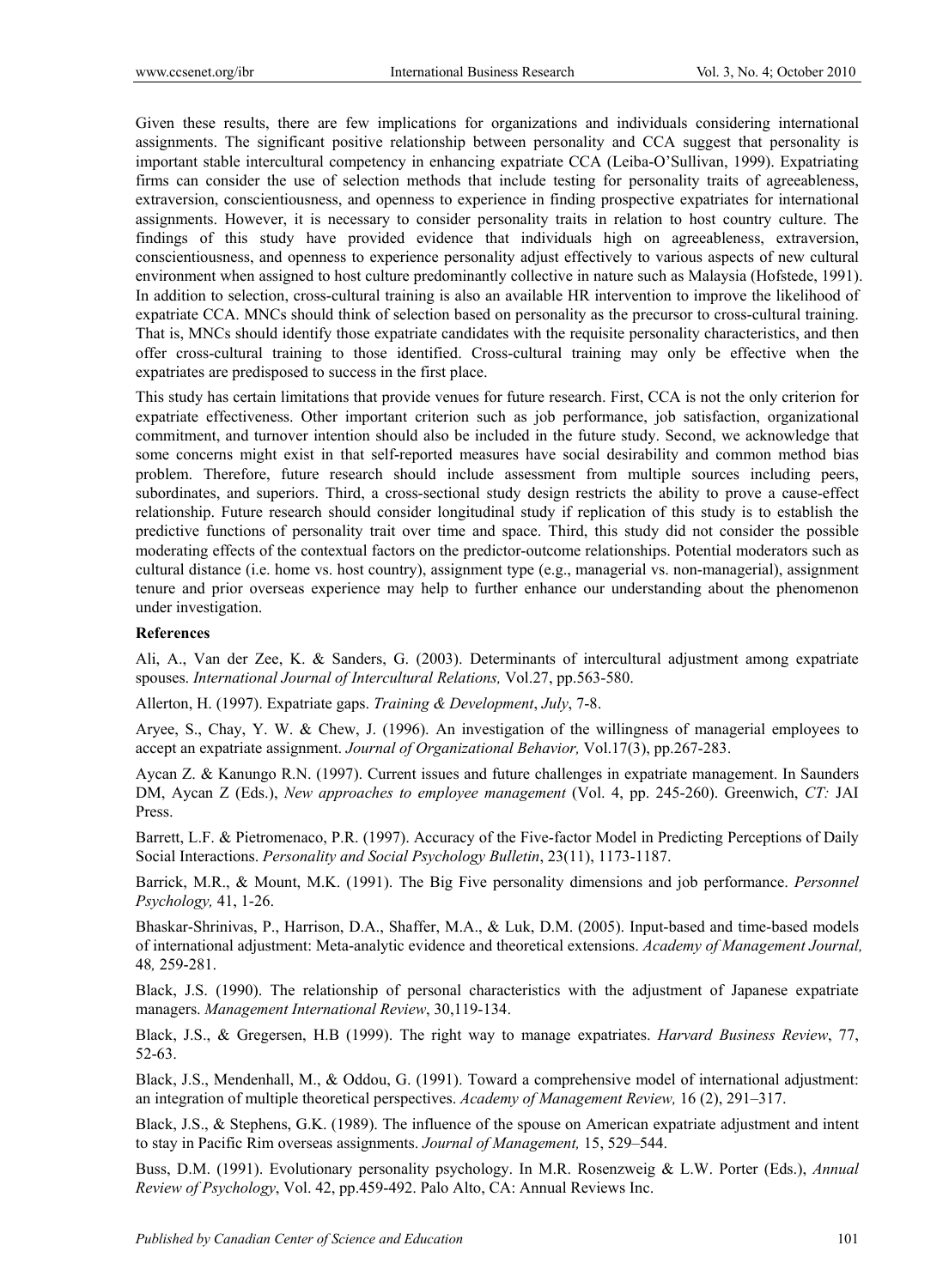Caligiuri P.M. (1997). Assessing expatriate success: Beyond just "being there." In Saunders DM, Aycan Z (Eds.), *New approaches* to *employee management* (Vol. 4, pp. 117-140). Greenwich, *CT:* JAI Press.

Caligiuri, P.M. (2000a). The Big Five personality characteristics as predictors of expatriate's desire to terminate the assignment and supervisor-rated performance. *Personnel Psychology,* 53, 67-88.

Caligiuri, P.M. (2000b). Selecting expatriates for personality characteristics: A moderating effect of personality on the relationship between host national contact and cross-cultural adjustment. *Management International Review*, 40(1), 61-80.

Cohen, S. (1988). Aftereffects of stress on human performance and social behavior: A review of research and theory. *Psychological Bulletin,*Vol. 88, pp. 82-108.

Costa, P.T., Jr., & McCrae, R.R. (1992). *Revised NEO Personality Inventory and NEO Five Factor Inventory: Professional Manual.* Odessa, FL: PAR.

Dalton, M., & Wilson, M. (2000). The relationship of the five-factor model of personality to job performance for a group of Middle Eastern expatriate managers. *Journal of Cross-Cultural Psychology*, 31, 250-258.

Digman, J.M. (1990). Personality structure: Emergence of the five-factor model. In M. R. Rosenzweig& L.W. Porter (Eds.), *Annual review of psychology* (Vol. 41, pp. 417-440). Palo Alto, CA: Annual Reviews.

Digman, J.M. (1997). Higher-order factors of the big five. *Journal of Personality and Social Psychology*, 73, 1246-1256.

GMAC Global Relocation Services. The 2008 Global Relocation Trends Survey Report, GMAC Global Relocation Services LLC.

Gregersen, H.B., & Black, J.S. (1990). A multifaceted approach to expatriate retention in international assignments. *Group and Organization Studies*, 15, 461-485.

Harrison, D.A., & Shaffer, M.A. (2005). Mapping the criterion space for expatriate success: Task-based and relationship-based performance, effort and adaptation. *International Journal of Human Resources Management*, 16, 1454-1474.

Hechanova, R., Beehr, T.A., & Christiansen, N.D. (2003). Antecedents and consequences of employees' adjustment to overseas assignments: A meta-analytic review. *Applied Psychology*, 52, 213-236.

Hofstede, G. (1991). *Cultures and organizations: Software of the mind*. London: McGraw-Hill.

Hogan, J., & Hogan, R. (1986). *Hogan Personnel Selection Series Manual*. Tulsa, OK: Hogan Assessment Systems.

Hogan, J., & Ones, D.S. (1997). Conscientiousness and integrity at work. In R. Hogan, J. A. Johnson, & S. R. Briggs (Eds.), *Handbook of personality psychology* (pp. 849-870). New York: Academic Press.

Hough, L.M. (1992). The "Big Five" personality variables-construct confusion: Description versus prediction. *Human Performance,* 5, 139-156.

Huang, T.J., Chi, S.C., & Lawler, J.J. (2005). The relationship between expatriate's personality traits and their adjustment to international assignments. *International Journal of Human Resource Management*, 16, 1656-1670.

Immigration Department of Malaysia (2008). *Expatriate Statistical Report Dated from 01/01/2007 to 31/12/2007*. Employment Pass Section, Immigration Department, Malaysia.

John, O.P., & Srivastava, S. (1999). The Big Five trait taxonomy: History, measurement, and theoretical perspective. In L. A. Pervin & O. P. John (Eds.), *Handbook of personality: Theory and research* (2nd ed., pp. 102-138). New York: Guilford.

Johnson, J.P., Lenartowicz, T., & Apud, S. (2006). Cross-cultural competence in international business: towards a definition and a model. *Journal of International Business Studies*, 37, 525-543.

Kim, K., & Slocum, J.W. (2008). Individual differences and expatriate assignment effectiveness: The case of U.S. based Korean expatriates. *Journal of World Business*, 43, 109-126.

Kraimer, M.L., Wayne, S.J., & Jaworski, R.A. (2001). Sources of support and expatriate performance: The mediating role of expatriate adjustment. *Personnel Psychology,* 54, 71-99.

Laursen, B., Pulkkinen, L., & Adams, R. (2002). The antecedents and correlates of agreeableness in adulthood. *Developmental Psychology*, 38, 591-603.

Leiba-O'Sullivan, S. (1999). The distinction between stable and dynamic cross-cultural competencies: implications for expatriate trainability. *Journal of International Business Studies*, 30(4), 709-725.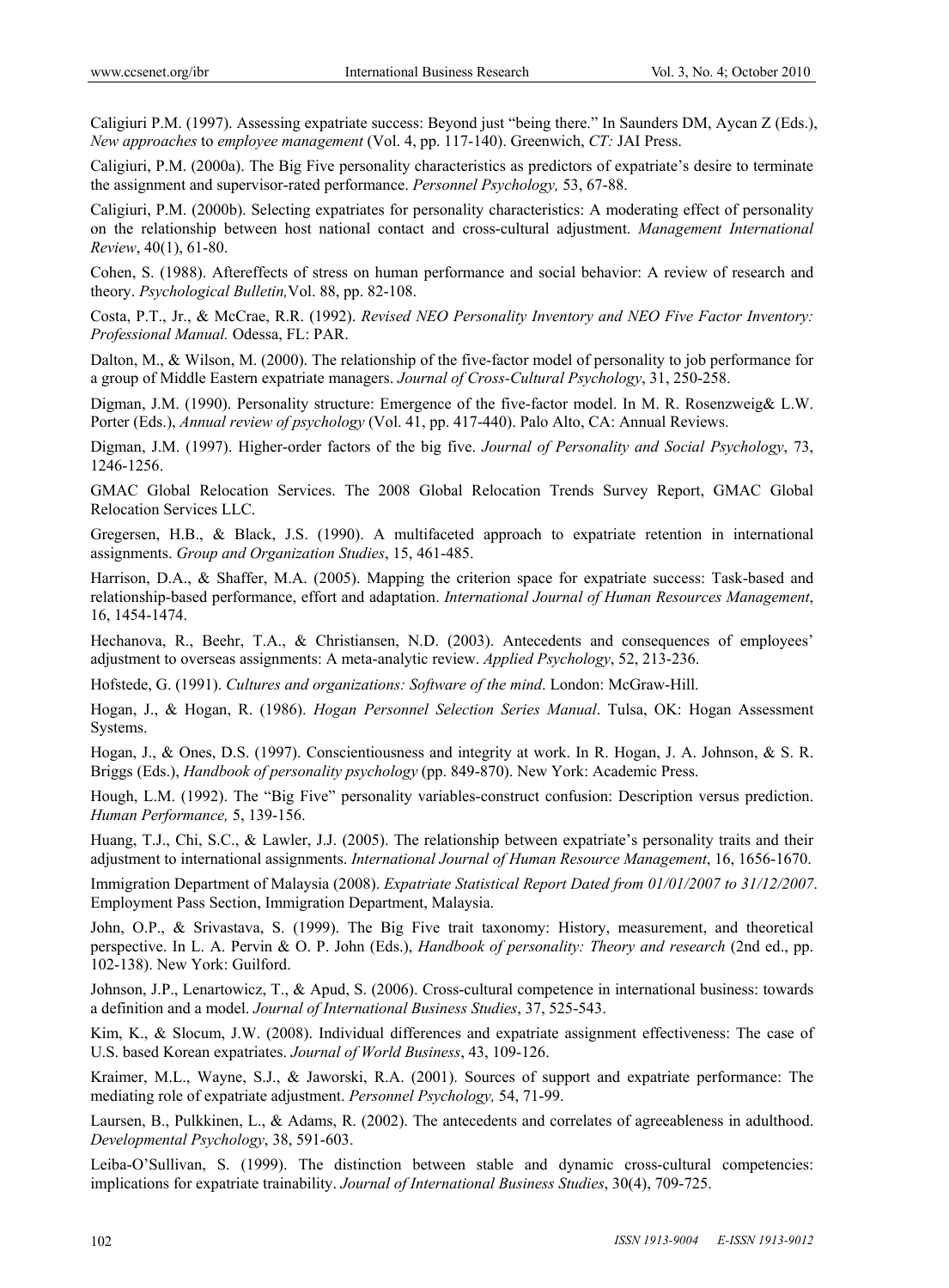Maertz, C.P., Hassan, A., & Magnusson, P. (2009). When learning is not enough: A process model of expatriate adjustment as cultural cognitive dissonance reduction. *Organizational Behavior and Human Decision Processes,* 108, 66–78.

Malaysian Industrial Development Authority (2009). Industry leaders: Malaysia offers significant cost advantage

for regional establishments. [Online] Available: http://www.mida.gov.my (October 6, 2009).

McCrae, R.R., & Costa, P.T., Jr. (1989). Reinterpreting the Myers-Briggs Type Indicator from the perspective of the five-factor model of personality. *Journal of Personality*, 57, 17-40.

McEvoy, G.M., & Parker, B. (1995). Expatriate adjustment: Causes and consequences. In Selmer J (Ed.), *Expatriate management: New ideas for international business* (pp. 97-114). Westport, CT*:* Quorum Books.

Mol, S.T., Born, M.P., Willemsen, M.E., & Van Der Molen, H.T. (2005). Predicting expatriate job performance for selection purposes: A quantitative review. *Journal of Cross-Cultural Psychology*, 36(5), 590-620.

Mount, M.K., & Barrick, M.R. (1995). The Big Five personality dimensions: Implications for research and practice in human resources management. In K. M. Rowland & G. Ferris (Eds.), *Research in personnel and human resources management* (Vol. 13, pp. 153-200). Greenwich, CT: JAI Press.

Naumann, E. (1993). Antecedents and consequences of satisfaction and commitment among expatriate managers. *Group and Organization Management*, 18(2), 153-187.

Ones, D.S., & Viswesvaran, C. (1997). Personality determinants in the prediction of aspects of expatriate job

success. In Z. Aycan (Ed.), *New approaches to employee management: Vol. 4. Expatriate management: Theory and research* (pp. 63–92). Stamford, CT: JAI Press.

Rusting, C.L., & Larsen, R.J. (1998). Personality and cognitive processing of affective information. *Personality and Social Psychology Bulletin,* 24, 200-213*.* 

Searle,W. & Ward, C. (1990). The prediction of psychological and sociocultural adjustment during cross-cultural transitions. *International Journal of Intercultural Relations,* 14, 449-464.

Shaffer, M.A., & Harrison, D.A. (1998). Expatriates' psychological withdrawal from international assignments: Work, nonwork, and family influences. *Personnel Psychology,* 51, 87-118.

Shaffer, M.A., Harrison, D.A., & Gilley, K.M. (1999). Dimensions, determinants, and differences in the expatriate adjustment process. *Journal of International Business Studies,* 30, 557–581.

Shaffer, M.A., Harrison, D.A., Gregersen, H., Black, J.S., & Ferzandi, L.A. (2006). You can take it with you: Individual differences and expatriate effectiveness. *Journal of Applied Psychology,* 91, 109-125.

Shay, J.P., & Baack, S. (2006). An empirical investigation of the relationships between modes and degree of expatriate adjustment and multiple measures of performance. *International Journal of Cross Cultural Management*, 6 (3), 275-294.

Storti, C. (2001). *The Art of Crossing Borders*. Nicholas Brealey & Intercultural Press: London.

Swagler, M.A., & Jome, L.M. (2005). The effects of personality and acculturation on the adjustment of North American sojourners in Taiwan. *Journal of Counseling Psychology*, 52 (4), 527-536.

Tahir, A.H.M., & Ismail, M. (2007). Cross-cultural Challenges and Adjustment of Expatriates: A Case Study in Malaysia. *Turkish Journal of International Relations*, 6 (3&4), 72-99.

Takeuchi, R., Yun, S., & Tesluk, P.E. (2002). An examination of crossover and spillover effects of spousal and expatriate cross-cultural adjustment on expatriate outcomes. *Journal of Applied Psychology,* 87, 655–666.

Tung, R. (1982). Selection and training procedures of U.S., European and Japanese Multinationals. *California Management Review*, 25, 57-72.

Tung, R. (1987). Expatriate Assignments: Enhancing Success and Minimizing Failure. *Academy of Management Executive*, 1(2), 117-126.

Wan, D., Hui, T. K. & Tiang, L (2003). Factors affecting Singaporeans' acceptance of international postings. *Personnel Review,* Vol.32(6), pp.711-732.

Ward, C., Leong, C.H., & Low, M. (2004). Personality and sojourner adjustment: An exploration of the Big Five and the cultural fit proposition. *Journal of Cross-Cultural Psychology*, 35, 137-151.